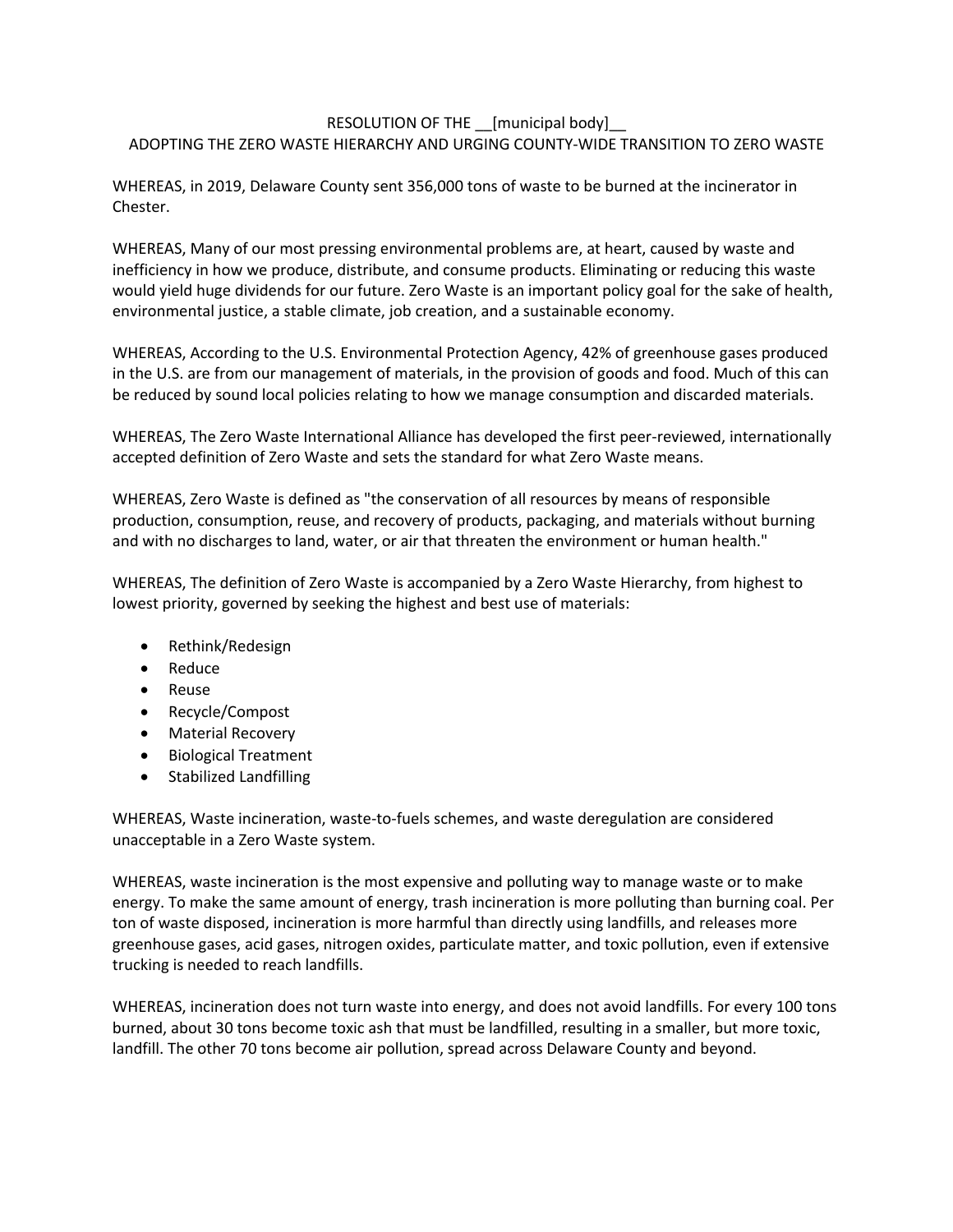WHEREAS, our trash currently is burned at the Covanta Delaware Valley trash incinerator in the City of Chester. This Covanta incinerator is the largest in the United States and one of the largest in the world, burning up to 3,510 tons of waste each day.

WHEREAS, the Covanta Delaware Valley incinerator is the largest industrial air polluter in the entire 7 county Philadelphia area, is #1 in Delaware County for toxic mercury emissions, and is the county's largest industrial source of nitrogen oxide pollution that triggers asthma attacks.

WHEREAS, the childhood asthma hospitalization rate in Delaware County is 22% above the state average, and the rate in Chester City is nearly three times the state average.

WHEREAS, Chester is known as one of the nation's worst cases of environmental racism, in large part because of the presence of this incinerator.

WHEREAS, Covanta Delaware Valley has the fewest air pollution controls of any trash incinerator in the nation, and lacks any controls for nitrogen oxides or for highly toxic mercury and dioxins.

WHEREAS, studies of communities living near trash incinerators have shown many elevated cancers, as well as increased respiratory and heart diseases.

WHEREAS, only 1.7% of the waste burned in Chester comes from Chester. 33% is from Philadelphia, 26% is from the rest of Delaware County, and almost all the rest is from out-of-state, mainly New York City, and New Jersey.

WHEREAS, the toxic ash produced fills up the Delaware County Solid Waste Authority's Rolling Hills Landfill in Berks County.

WHEREAS, the county's landfill would last longer and be less toxic if the county stopped importing trash from eight states, and handled its own waste, landfilling only what is left after reducing waste through sustainable Zero Waste methods.

WHEREAS, for at least three decades, Pennsylvania has been the largest importer of trash, and is awash in excess landfill capacity, including three other landfills in Berks County alone -- more than enough to allow for Delaware County to end its reliance on incineration in the next two years.

WHEREAS, well-established Zero Waste strategies such as "Save As You Throw" and curbside composting collection can quickly cut waste by 60% or more, and further reductions are possible with the proper policies and programs, saving landfill space without all of the pollution associated with trash burning.

WHEREAS, Delaware County's current contract with Covanta runs through April 30, 2022 and requires that the county provide a minimum of 300,000 tons of waste per year, or pay Covanta a Waste Shortfall Fee. This penalizes the county if it succeeds in reducing waste by more than 18% of current levels, and could cost the county millions of dollars a year if any Zero Waste strategies were adopted.

THEREFORE, BE IT RESOLVED BY THE [municipal body], that the [Board] asks the Delaware County Council to ensure that the Delaware County Solid Waste Authority cannot extend the Covanta incineration contract when the option is presented to them by Covanta as early as May 1, 2021.